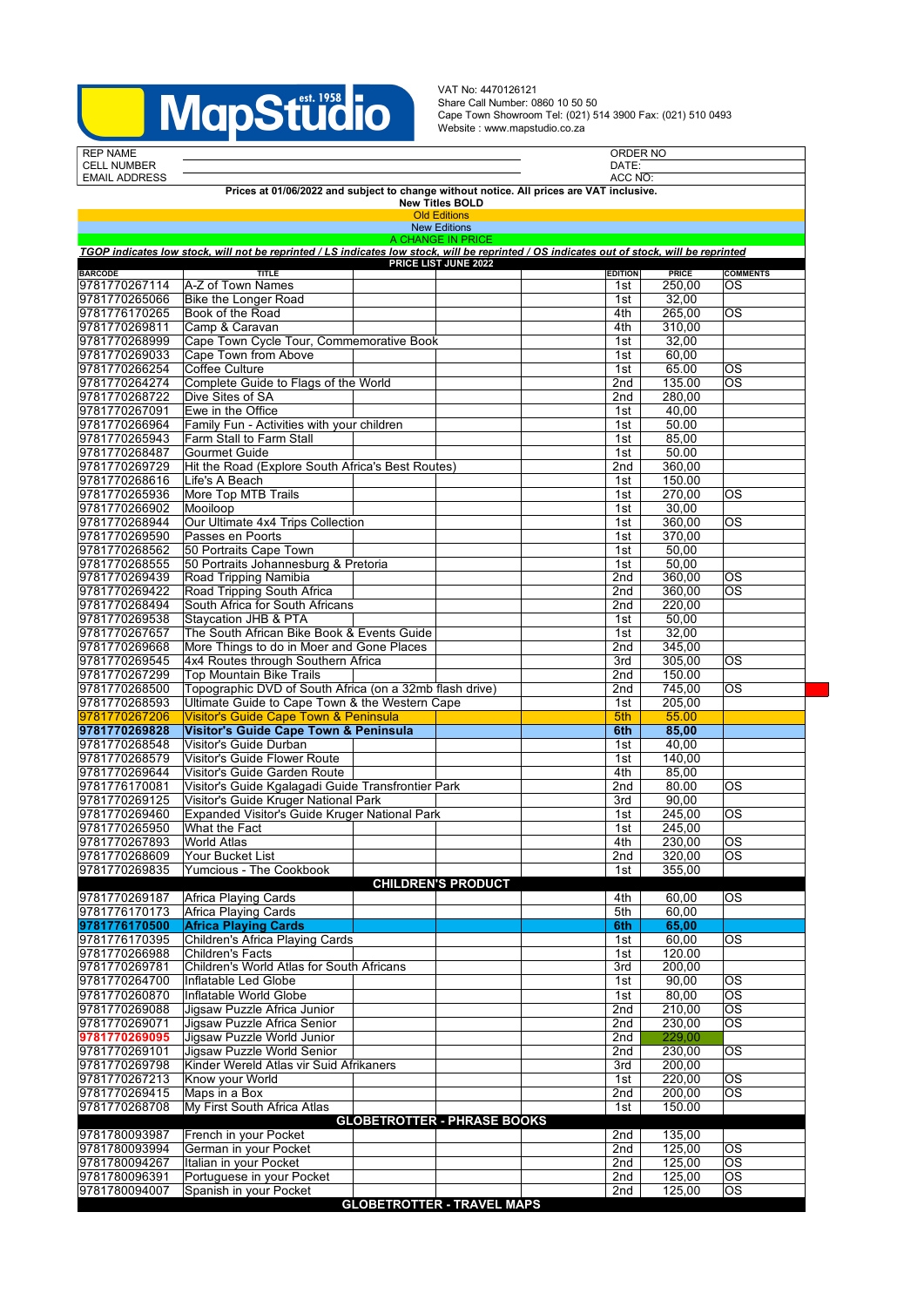| 9781770268845                   | Africa Travel Map                                                        | 3rd              | 140,00          | <b>OS</b>                    |
|---------------------------------|--------------------------------------------------------------------------|------------------|-----------------|------------------------------|
| 9781770268869                   | Botswana Travel Map                                                      | 8th              | 130,00          | OS                           |
| 9781770268876                   | Cape Town Travel Map                                                     | 10th             | 140,00          | $\overline{\text{os}}$       |
| 9781770269699                   | Kruger National Park Travel Map                                          | 9th              | 140,00          | <b>OS</b>                    |
| 9781780094373                   | <b>Mauritius Travel Map</b>                                              | 8th              | 130,00          |                              |
| 9781770268241                   | Namibia Travel Map                                                       | 10th             | 140,00          | OS                           |
| 9781776170142                   | South Africa Travel Map                                                  | 14th             | 140,00          | <b>OS</b>                    |
| 9781776170159                   | Southern Africa Travel Map                                               | 8th              | 140,00          | <b>OS</b>                    |
| 9781770268838                   | <b>World Travel Map</b>                                                  | 3rd              | 140,00          | <b>OS</b>                    |
|                                 | <b>GLOBETROTTER - TRAVEL PACKS</b>                                       |                  |                 |                              |
| 9781770268920                   | Cape Town Travel Pack                                                    | 10th             | 240,00          |                              |
|                                 | <b>ROAD ATLASES</b>                                                      |                  |                 |                              |
| 9781776170289                   | Africa Road Atlas                                                        | 3rd              | 195,00          | OS                           |
| 9781776170425                   | <b>Cape Town to Port Elizabeth/East London Road Atlas</b>                | 4th              | 110,00          |                              |
| 9781776170234                   | South Africa Road Atlas                                                  | 27th             | 125,00          | $\overline{\text{os}}$       |
| 9781776170531                   | <b>South Africa Road Atlas</b>                                           | 28 <sub>th</sub> | 140.00          |                              |
| 9781770269200<br>9781776170241  | South Africa Pocket Road Atlas                                           | 15 <sub>th</sub> | 95,00           | OS<br>$\overline{\text{os}}$ |
|                                 | South Africa Road Atlas Glovebox<br>ROAD MAPS (CLOSE SIZE - 250 X 130MM) | 13 <sub>th</sub> | 105,00          |                              |
| 9781770269712                   | Africa Cape to Cairo Giant Road Map                                      | 2nd              | 250,00          | ОS                           |
| 9781770269651                   | Africa Central & South Road Map - Africa Series                          | 4th              | 225,00          | <b>OS</b>                    |
| 9781770265660                   | Botswana Adventure Road Map                                              | 1st              | 130,00          |                              |
| 9781770269217                   | Cape Town & Surrounding Attractions Road Map                             | 6th              | 140,00          |                              |
| 9781770268340                   | Cape Town Walking Map                                                    | 1st              | 30.00           |                              |
| 9781770262447                   | Europe Road Map                                                          | 1st              | 140,00          | OS                           |
| 9781770265844                   | Flower Route, West Coast & Namaqualand Road Map                          | 5th              | 140.00          | $\overline{\text{os}}$       |
| 9781770269637                   | Garden Route & Route 62 Road Map with GPS points                         | 7th              | 140,00          | OS                           |
| 9781770269774                   | Kwazulu Natal, Pietermaritzburg & Drakensberg Road Map with GPS points   | 5th              | 140,00          |                              |
| 9781770265356                   | Malawi Adventure Road Map                                                | 1st              | 140,00          | OS                           |
| 9781770265691                   | Mozambique Adventure Road Map                                            | 1st              | 140,00          |                              |
| 9781770267237                   | Mpumalanga: Kruger National Park & Panorama Route Road Map               | 6th              | 140,00          | <b>OS</b>                    |
| 9781770269224                   | Namibia Adventure Road Map                                               | 2nd              | 140,00          | $\overline{\text{os}}$       |
| 9781770269507                   | South Africa Giant Road Map - Africa Series                              | 2nd              | 225,00          | OS/hold                      |
| 9781776170326                   | South Africa, Lesotho & Swaziland Road Map                               | 8th              | 140,00          | ОS                           |
| 9781770269569                   | Southern Africa Road Map with GPS points                                 | 8th              | 140,00          | $\overline{\text{OS}}$       |
| 9781770269927                   | Table Mountain Road Map                                                  | 4th              | 140,00          |                              |
| 9781770269958                   | Western Cape Road Map                                                    | 4th              | 140,00          | $\overline{\text{os}}$       |
| 9781770267268                   | Winelands Road Map                                                       | 5th              | 130,00          | OS                           |
| 9781776170166                   | <b>Winelands Road Map</b>                                                | 6th              | 140,00          | $\overline{\text{os}}$       |
|                                 |                                                                          |                  |                 |                              |
| 9781770269873                   | World Giant Road Map                                                     | 3rd              | 250,00          | OS                           |
| 9781770265486                   | Zimbabwe Adventure Road Map                                              | 1st              | 140,00          | $\overline{\text{os}}$       |
|                                 | <b>STREET GUIDES</b>                                                     |                  |                 |                              |
| 9781770268678                   | Cape Town & Peninsula Street Guide                                       | 18th             | 230,00          |                              |
| 9781776170302                   | Joburg & Surrounds                                                       | 1st              | 295,00          |                              |
| 9781776170319                   | Pretoria                                                                 | 1st              | 249,95          |                              |
|                                 | STREET MAPS (CLOSE SIZE - 250 X 130MM)                                   | 19th             |                 |                              |
| 9781776170036                   | Cape Town Street Map                                                     | 13th             | 120,00          | ОS                           |
| 9781770268272<br>9781770267824  | Durban & Surrounds Street Map<br>Gauteng Street/Road Map                 | 3rd              | 90,00<br>120,00 | <b>OS</b>                    |
| 9781770269279                   | Johannesburg/Randburg/Sandton Street Map                                 | 20th             | 120,00          | <b>OS</b>                    |
| 9781776170388                   | Johannesburg/Randburg/Sandton Street Map                                 | 21st             | 140,00          |                              |
| 9781770268067                   | Port Elizabeth Street Map                                                | 10th             | 90,00           | ОS                           |
| 9781776170043                   | <b>Port Elizabeth Street Map</b>                                         | 11 <sub>th</sub> | 110,00          |                              |
| 9781770269743                   | Pretoria Street Map                                                      | 16th             | 120,00          |                              |
|                                 | POCKET MAPS (CLOSE SIZE - 100 X 170MM)                                   |                  |                 |                              |
| 9781776170029                   | Cape Town Pocket Map                                                     | 12th             | 80,00           |                              |
| 9781770267039                   | Durban Pocket Tourist Map                                                | 8th              | 80.00           |                              |
| 9781770269910                   | <b>Gauteng Pocket Map</b>                                                | 9th              | 80,00           | ОS                           |
| 9781770269736                   | Johannesburg Pocket Tourist Map                                          | 8th              | 80,00           | $\overline{\text{os}}$       |
| 9781770263963                   | Kwazulu Natal Pocket Map                                                 | 5th              | 80,00           | ОS                           |
| 9781770267022                   | Limpopo & North West Pocket Map                                          | 3rd              | 80,00           | $\overline{\text{os}}$       |
| 9781770265318                   | Mozambique Pocket Map                                                    | 3rd              | 80,00           | ОS                           |
| 9781770268289                   | Mbombela (Nelspruit) Pocket Map                                          | 3rd              | 30.00           |                              |
| 9781776170067                   | Pretoria Pocket Map                                                      | 10th             | 80,00           |                              |
| 9781770269750                   | South Africa Pocket Map                                                  | 10th<br>10th     | 80,00           |                              |
| 9781776170203                   | Western Cape Pocket Map<br><b>TUBE MAPS</b>                              |                  | 80,00           |                              |
|                                 | H&W<br><b>Scale</b>                                                      |                  |                 |                              |
| 9781770263826                   | 1:10 000 000<br>Africa Political<br>$1.00 \times 0.90$                   | 2nd              | 230,00          |                              |
| 9781770263741                   | 1:2 000 000<br>South Africa<br>$0.90 \times 1.00$                        | 18th             | 230,00          | ОS                           |
| 9781770260221                   | $0.69 \times 1.00$<br>1:40 000 000<br><b>World Antique</b>               | 1st              | 230,00          | <b>OS</b>                    |
| 9781770263819                   | <b>World Political</b><br>$0.73 \times 1.03$<br>1:40 000 000             | 10th             | 230,00          | OS                           |
|                                 | <b>GLOBES</b>                                                            |                  |                 |                              |
| 8000623002285                   | Antiquus 30cm Illuminated                                                |                  | 2200,00         | ОS                           |
| 8000623001547                   | Corallo (30cm) Political Non-Illuminated                                 |                  | 1100,00         |                              |
| 8000623000090                   | Elite Political/Physical (30cm) Illuminated                              |                  | 1300,00         |                              |
| 9781770268661                   | Mini Globe (16cm) Political (Tecnodidattica)                             |                  | 325,00          | ОS                           |
| 9781770268654<br><b>MAPPINS</b> | Safari Globe (Tecnodidattica)<br><b>MAP PINS</b>                         |                  | 750.00<br>35.00 | ОS                           |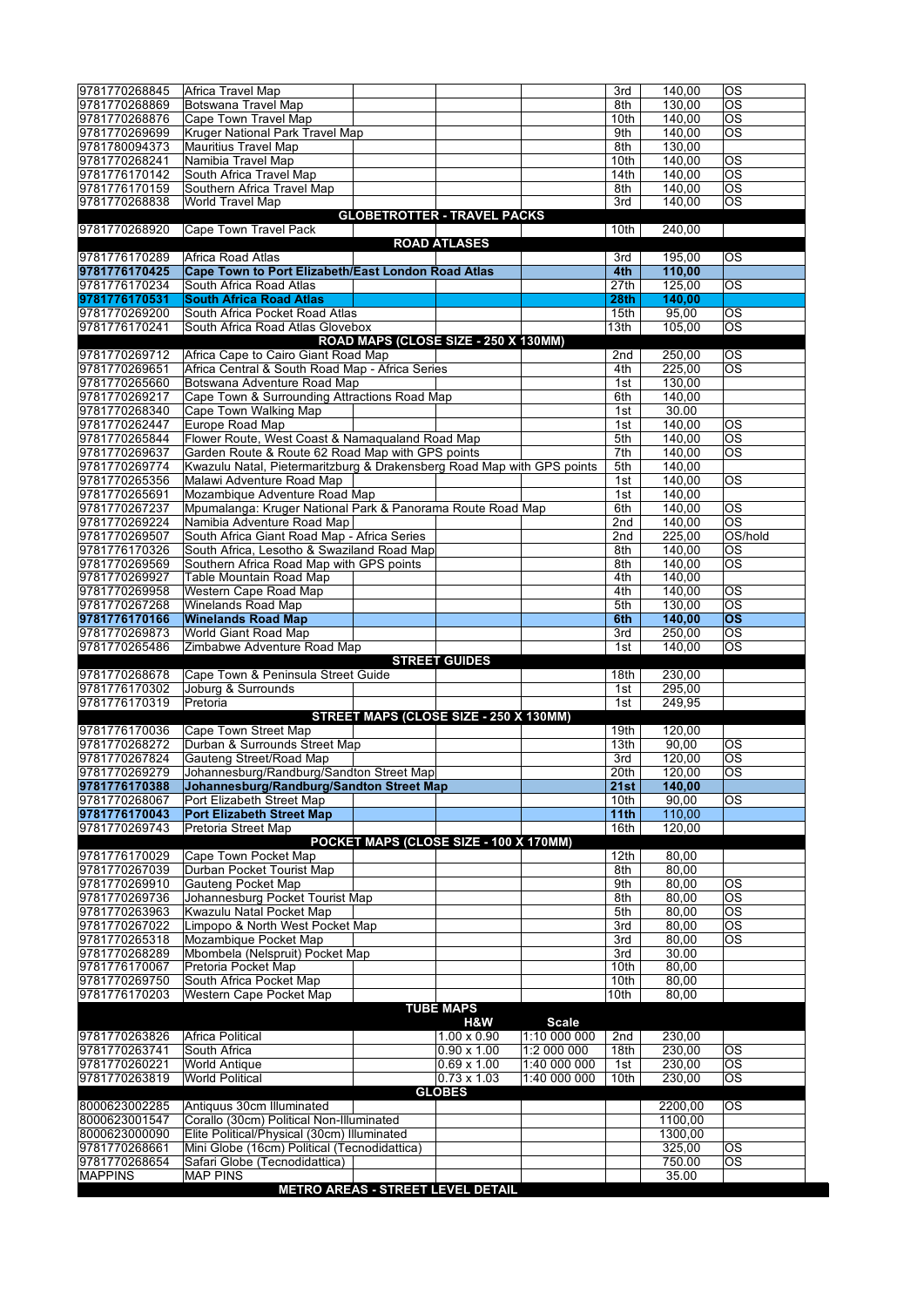| <b>BARCODE</b><br>9781770261914 | <b>TITLE</b><br>Bloemfontein                                   | M5623                            | $0.69 \times 1.00$                                       | 1:25 000                    | <b>EDITION</b><br>1st   | <b>PRICE</b><br>1600,00 | NO | COMN |
|---------------------------------|----------------------------------------------------------------|----------------------------------|----------------------------------------------------------|-----------------------------|-------------------------|-------------------------|----|------|
| 9781770269156                   | Cape Town Large                                                |                                  | $2.13 \times 3.38$                                       | 1:25 000                    | 18th                    | 6080,00                 |    |      |
| 9781770266872                   | Durban Large                                                   |                                  | 1.90 x 1.24                                              | 1:25 000                    | 12 <sub>th</sub>        | 2765,00                 |    |      |
| 9781770267077<br>9781770269576  | Joburg Large<br><b>Gauteng East Rand</b>                       |                                  | $2.05 \times 3.77$<br>$2.08 \times 1.69$                 | 1:25 000<br>1:25 000        | 18th<br>18th            | 6080,00<br>3540.00      |    |      |
| 9781770265370                   | <b>Gauteng West Rand</b>                                       | M5139                            | $2.08 \times 1.10$                                       | 1:25 000                    | 17 <sub>th</sub>        | 2860,00                 |    |      |
| 9781770269583                   | <b>Gauteng West Rand</b>                                       |                                  | $2.08 \times 1.10$                                       | 1:25 000                    | 18th                    | 2860,00                 |    |      |
| 9781770267084                   | Johannesburg/Randburg/Sandton                                  |                                  | $2.08 \times 1.00$                                       | 1:25 000                    | 18th                    | 2650,00                 |    |      |
| 9781868099405                   | <b>Port Elizabeth</b>                                          | M5432                            | $1.35 \times 1.70$                                       | 1:25 000                    | 2 <sub>nd</sub>         | 2200,00                 |    |      |
| 9781776170494<br>9781770267138  | <b>Port Elizabeth</b>                                          |                                  | $2.0 \times 2.0$                                         | 1:20 000<br>1:25 000        | 3rd                     | 3250,00                 |    |      |
| 9781776170272                   | <b>Pretoria Large</b><br><b>Pretoria Large</b>                 | M0032                            | $2.09 \times 1.54$<br>$2.00 \times 1.70$                 |                             | 14th<br>15th            | 3170,00<br>3320,00      |    |      |
| 9781770269132                   | Vaal Triangle                                                  |                                  | $1.72 \times 2.12$                                       | 1:25 000                    | 1st                     | 4210,00                 |    |      |
|                                 | Sizes are approximate to the nearest 5cm                       |                                  |                                                          |                             |                         |                         |    |      |
|                                 |                                                                |                                  | WALL MAPS - METRO AREAS SUBURB LEVEL DETAIL              |                             |                         |                         |    |      |
| 9781770266124                   | Cape Town Regional                                             |                                  | H&W<br>$1.77 \times 1.38$                                | <b>Scale</b><br>1:100 000   | 7th                     | 3060,00                 |    |      |
| 9781770264731                   | Durban Regional                                                |                                  | $1.18 \times 0.84$                                       | 1:120 000                   | 1st                     | 2500,00                 |    |      |
| 9781770262409                   | <b>Gauteng Central Regional</b>                                | M0043                            | $1.50 \times 1.07$                                       | 1:65 000                    | 16th                    | 2130,00                 |    |      |
| 9781770269880                   | <b>Joburg Regional</b>                                         |                                  | $1.50 \times 1.07$                                       | 1:65 000                    | 17th                    | 2390,00                 |    |      |
| 9781770269903                   | Gauteng Regional                                               |                                  | 1.55 x 096                                               | 1:100 000                   | 10th                    | 2390,00                 |    |      |
| 9781770269613<br>9781770262843  | Joburg & Pretoria Regional                                     |                                  | $2.05 \times 1.62$                                       | 1:60 000<br>1:65 000        | 4th                     | 4470,00<br>1920,00      |    |      |
| 9781770269897                   | <b>Pretoria Regional</b><br><b>Pretoria Regional</b>           |                                  | $1.01 \times 1.47$<br>$1.01 \times 1.47$                 | 1:65 000                    | 9th<br>10 <sub>th</sub> | 2080,00                 |    |      |
|                                 |                                                                |                                  | <b>WALL MAPS - PROVINCIAL</b>                            |                             |                         |                         |    |      |
|                                 |                                                                |                                  | H&W                                                      | <b>Scale</b>                |                         |                         |    |      |
| 9781770269347                   | Eastern Cape                                                   | A <sub>0</sub>                   | $0.84 \times 1.19$                                       | 1:800 000                   | 9th                     | 1820.00                 |    |      |
| 9781770269330                   | <b>Free State</b>                                              | A <sub>0</sub>                   | $0.84 \times 1.19$<br>$0.84 \times 1.19$                 | 1:600 000<br>1:250 000      | 5th                     | 1820,00<br>1820,00      |    |      |
| 9781770269323<br>9781770269972  | Gauteng<br>Gauteng                                             | A <sub>0</sub><br>A <sub>0</sub> | $0.84 \times 1.19$                                       | 1:275 000                   | 11th<br>12th            | 1820,00                 |    |      |
| 9781770269316                   | Kwazulu-Natal                                                  | A <sub>0</sub>                   | $0.84 \times 1.19$                                       | 1:600 000                   | 8th                     | 1820,00                 |    |      |
| 9781770269293                   | Limpopo                                                        | A <sub>0</sub>                   | $0.84 \times 1.19$                                       | 1:700 000                   | 9th                     | 1820,00                 |    |      |
| 9781770269354                   | Mpumalanga                                                     | A <sub>0</sub>                   | $0.84 \times 1.19$                                       | 1:600 000                   | 7th                     | 1820,00                 |    |      |
| 9781770269378                   | North West                                                     | A <sub>0</sub>                   | $0.84 \times 1.19$                                       | 1:600 000                   | 7th                     | 1820,00                 |    |      |
| 9781770269361                   | Northern Cape                                                  | A <sub>0</sub>                   | $0.84 \times 1.19$                                       | 1:1 000 000                 | 6th                     | 1820,00                 |    |      |
| 9781770269309                   | Western Cape                                                   | A <sub>0</sub>                   | $0.84 \times 1.19$<br><b>WALL MAPS - SOUTH AFRICA</b>    | 1:700 000                   | 10th                    | 1820,00                 |    |      |
|                                 |                                                                |                                  | H&W                                                      | <b>Scale</b>                |                         |                         |    |      |
| 9781770268074                   | Businessman's Map of SA                                        |                                  | $1.55 \times 2.65$                                       | 1:1 000 000                 | 19th                    | 4370,00                 |    |      |
| 9781776170517                   | <b>Businessman's Map of SA</b>                                 |                                  | $1.55 \times 2.65$                                       | 1:1 000 000                 | 20 <sub>th</sub>        | 4370,00                 |    |      |
| 9781776170432                   | <b>District Municipal Map of SA</b>                            |                                  | $1.45 \times 1.56$                                       |                             | 1st                     | 2760,00                 |    |      |
| 9781770266674<br>9781776170012  | <b>General Info Map of SA</b><br><b>General Info Map of SA</b> |                                  | $1.00 \times 1.60$<br>$1.00 \times 1.60$                 | 1:1 500 000<br>1:1 500 000  | 5th<br>6th              | 2390.00<br>2760,00      |    |      |
| 9781776170524                   | <b>General Info Map of SA</b>                                  |                                  | $1.00 \times 1.60$                                       | 1:1 500 000                 | 7th                     |                         |    |      |
| 9781770266384                   | South Africa Mineral & Mining                                  |                                  | $1.05 \times 1.58$                                       | 1:1 500 000                 | 5th                     | 2760,00                 |    |      |
| 9781770269514                   | Periodic Table                                                 | A0                               | $0.84 \times 1.19$                                       |                             | 9th                     | 1820.00                 |    |      |
| 9781770269163                   | <b>RSA Provincial</b>                                          | A <sub>0</sub>                   | $0.84 \times 1.19$                                       | 1:2 000 000                 | 20th                    | 1820,00                 |    |      |
| 9781770267947                   | South Africa Political                                         |                                  | $0.90 \times 1.10$                                       | 1:1750 000                  | 3rd                     | 1820.00                 |    |      |
| 9781770261976                   | South Africa Physical Educational                              |                                  | $0.90 \times 1.10$<br><b>WALL MAPS - SOUTHERN AFRICA</b> | 1:1750 000                  | 1st                     | 1820,00                 |    |      |
|                                 |                                                                |                                  | H&W                                                      | <b>Scale</b>                |                         |                         |    |      |
| 9781770265721                   | <b>SADC Political</b>                                          | M5554                            | $1.65 \times 1.35$                                       | 1:3 000 000                 | 2nd                     | 2550,00                 |    |      |
| 9781770266896                   | SADC Businessman's Wall Map                                    |                                  | $1.80 \times 1.60$                                       | 1:2 700 000                 | 3rd                     | 4000,00                 |    |      |
| 9781770266605                   | Southern Africa Physical Active Learning                       |                                  | $0.94 \times 1.21$                                       | 1:2 500 000                 | 11th                    | 1500,00                 |    |      |
| 9781770269408                   | Southern Africa Political                                      | A <sub>0</sub>                   | $0.84 \times 1.19$<br><b>WALL MAPS - REST OF AFRICA</b>  | 1:3 000 000                 | 3rd                     | 1820,00                 |    |      |
|                                 |                                                                |                                  | H&W                                                      | <b>Scale</b>                |                         |                         |    |      |
| 9781770262393                   | Angola                                                         |                                  | $1.18 \times 0.84$                                       | 1:1 800 000                 | 1st                     | 1500,00                 |    |      |
| 9781868099658                   | Botswana Physical                                              | M5552                            | $0.80 \times 0.75$                                       | 1:6 500 000                 | 1st                     | 1500.00                 |    |      |
| 9781868099665                   | <b>Botswana Political</b>                                      | M5553                            | $0.80 \times 0.75$                                       | 1:6 500 000                 | 1st                     | 1500,00                 |    |      |
| 9781770263086<br>9781770265431  | <b>Botswana Political Exective Small</b><br>Mozambique         |                                  | $1.10 \times 0.69$<br>$1.44 \times 0.93$                 | 1:6 500 000<br>1:1 400 000  | 1st<br>4th              | 1500,00<br>1610,00      |    | TGC  |
| 9781770265547                   | Namibia Political                                              | M5431                            | $0.92 \times 0.68$                                       | 1:1 750 000                 | 3rd                     | 1500,00                 |    |      |
| 9781770263048                   | Namibia Political Executive Small                              |                                  | $1.00 \times 0.69$                                       | 1:1 550 000                 | 1st                     | 840,00                  |    |      |
| 9781770262768                   | Namibia Physical                                               |                                  | $1.00 \times 0.69$                                       | 1:1 550 000                 | 1st                     | 1500,00                 |    |      |
| 9781770264281                   | Zambia Physical Educational                                    |                                  | $0.69 \times 1.00$                                       |                             | 1st                     | 1500,00                 |    |      |
| 9781770264236                   | Zambia Political Educational                                   |                                  | <b>WALL MAPS - AFRICA</b>                                |                             | 1st                     | 1500,00                 |    |      |
|                                 |                                                                |                                  | H&W                                                      | <b>Scale</b>                |                         |                         |    |      |
| 9781770266131                   | Africa Businessman's Mining                                    |                                  | $1.75 \times 1.59$                                       | 1:5 000 000                 | 2nd                     | 3900,00                 |    |      |
| 9781770269385                   | Africa Commercial                                              | A <sub>0</sub>                   | $1.19 \times 0.84$                                       | 1:8 000 000                 | 4th                     | 1820,00                 |    |      |
| 9781770267909                   | <b>Africa Executive Political</b>                              |                                  | $1.74 \times 1.59$                                       | 1:5 000 000                 | 7th                     | 3170,00                 |    |      |
| 9781776170180                   | <b>Africa Executive Political</b>                              |                                  | $1.70 \times 1.50$                                       | 1:5 000 000                 | 8th                     | 3170,00                 |    |      |
| 9781770262584                   | Africa Physical Active Learning                                |                                  | $1.10 \times 0.80$                                       | 1:10 500 000                | 8th                     | 1500,00                 |    |      |
| 9781770262591<br>9781770261228  | Africa Political Active Learning<br>East Africa Political      |                                  | $1.10 \times 0.80$<br>$1.20 \times 0.80$                 | 1:10 500 000<br>1:4 500 000 | 1st<br>1st              | 1500,00<br>1300,00      |    |      |
| 9781770269149                   | East Africa                                                    |                                  | 1.62 x 1.92                                              | 1:1 000 000                 | 1st                     | 3900,00                 |    |      |
| 9781770261211                   | Kenya Physical                                                 |                                  | $0.90 \times 1.10$                                       | 1:1 100 000                 | 1st                     | 1300,00                 |    |      |